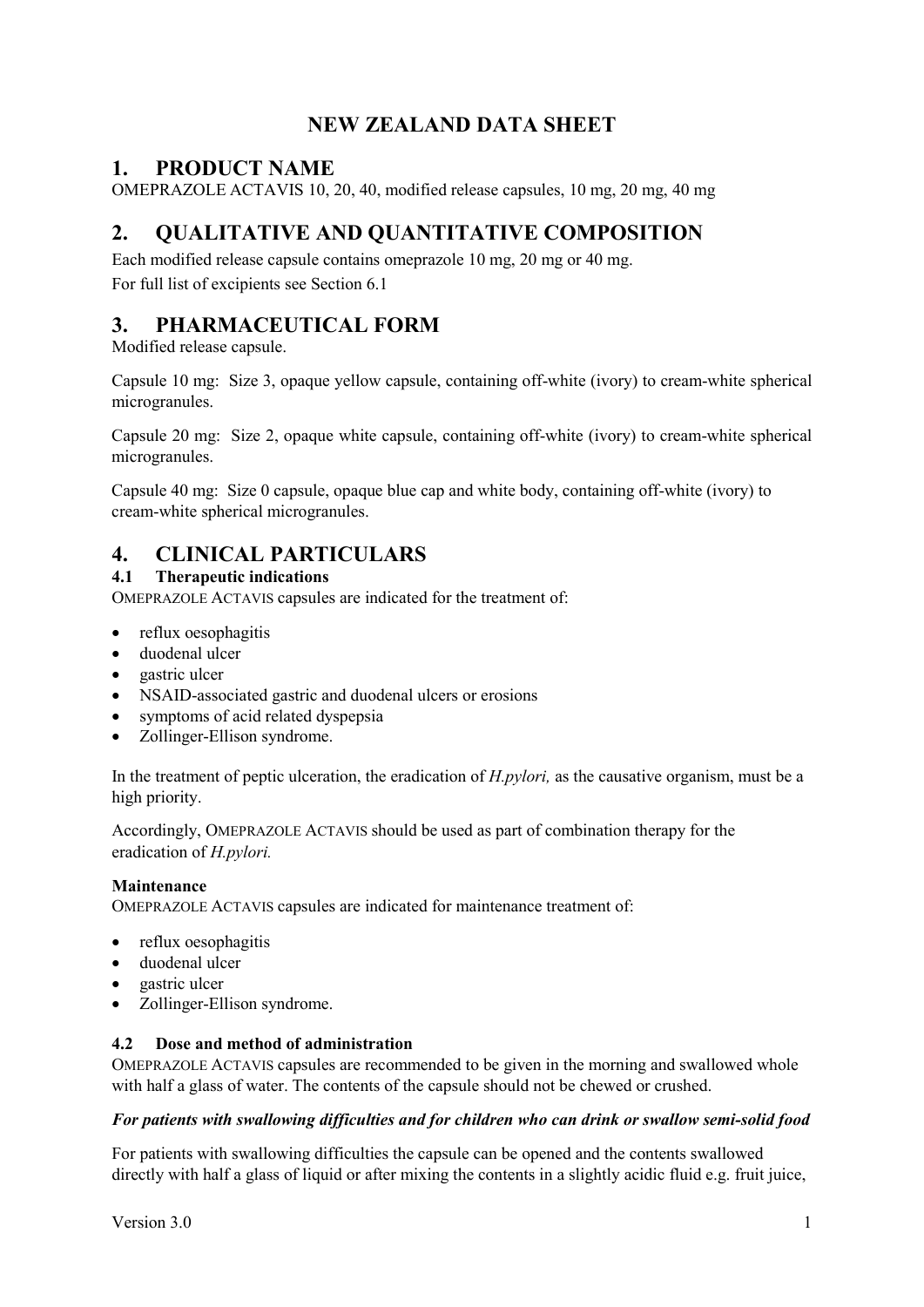yoghurt or in non-carbonated water. The dispersion should be taken immediately or within 30 minutes. Alternatively patients can suck the capsule and swallow the pellets with liquid. The pellets must not be chewed or crushed.

## **Reflux Oesophagitis**

The recommended dosage is OMEPRAZOLE ACTAVIS 20 mg once daily. Symptom resolution is rapid and in most patients healing occurs within 4 weeks. For those patients who may not be fully healed after the initial course, healing usually occurs during a further 4 week treatment period.

In patients with severe reflux oesophagitis OMEPRAZOLE ACTAVIS 40 mg once daily is recommended and healing is usually achieved within 8 weeks.

For the long-term management of patients with healed reflux oesophagitis the recommended dose is OMEPRAZOLE ACTAVIS 10 mg once daily. If needed the dose can be increased to OMEPRAZOLE ACTAVIS 20-40 mg once daily.

### **Severe Reflux Oesophagitis In Children From One Year And Older**

The management of severe reflux oesophagitis should be diagnosed or recommended by a specialist paediatrician or gastroenterologist.

The recommended dosage regime for healing is:

Weight Dosage 10-20 kg OMEPRAZOLE ACTAVIS 10 mg daily

>20 kg OMEPRAZOLE ACTAVIS 20 mg daily

If needed, dosage may be increased to 20 mg and 40 mg respectively.

## **Helicobacter Pylori (Hp) Eradication Regimens In Peptic Ulcer Disease**

*Triple therapy regimens*

OMEPRAZOLE ACTAVIS 20 mg, amoxicillin 1 g and clarithromycin 500 mg, all twice a day for one week or OMEPRAZOLE ACTAVIS 20 mg, clarithromycin 250 mg and metronidazole 400 mg (or tinidazole 500 mg), all twice a day for one week

or

OMEPRAZOLE ACTAVIS 40 mg once daily with amoxicillin 500 mg and metronidazole 400 mg both three times a day for one week.

To ensure healing in patients with active peptic ulcer disease, see further dosage recommendations for *duodenal* and *gastric ulcer.*

In each regimen if the patient is still *Hp* positive, therapy may be repeated.

#### **Duodenal Ulcer**

The recommended dosage in patients with an active duodenal ulcer is OMEPRAZOLE ACTAVIS 20 mg once daily. Symptom resolution is rapid and in most patients healing occurs within 2 weeks. For those patients who may not be fully healed after the initial course, healing usually occurs during a further 2 week treatment period.

In patients with poorly responsive duodenal ulcer OMEPRAZOLE ACTAVIS 40 mg once daily is recommended and healing is usually achieved within 4 weeks.

For the prevention of relapse in patients with duodenal ulcer disease the recommended dose is OMEPRAZOLE ACTAVIS 10 mg once daily. If needed the dose can be increased to OMEPRAZOLE ACTAVIS 20-40 mg once daily.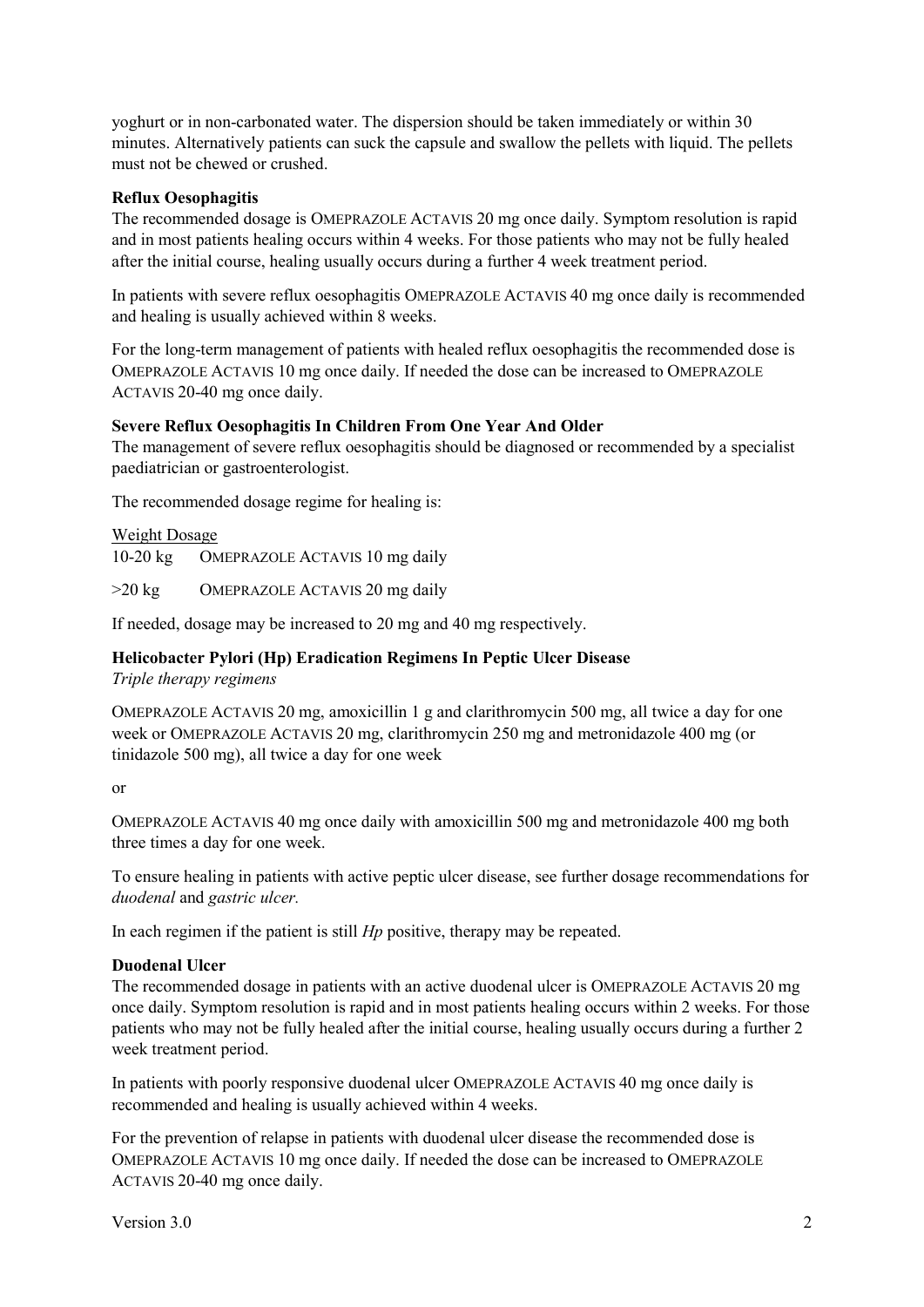For NSAID-associated duodenal ulcers see "NSAID-Associated Gastroduodenal Lesions".

### **Gastric Ulcer**

The recommended dosage is OMEPRAZOLE ACTAVIS 20 mg once daily. Symptom resolution is rapid and in most patients healing occurs within 4 weeks. For those patients who may not be fully healed after the initial course, healing usually occurs during a further 4 weeks' treatment period.

In patients with poorly responsive gastric ulcer OMEPRAZOLE ACTAVIS 40 mg once daily is recommended and healing is usually achieved within 8 weeks.

For the prevention of relapse in patients with poorly responsive gastric ulcer the recommended dose is OMEPRAZOLE ACTAVIS 20 mg once daily. If needed the dose can be increased to OMEPRAZOLE ACTAVIS 40 mg once daily.

For NSAID-associated gastric ulcers see "NSAID-Associated Gastroduodenal Lesions".

### **NSAID-Associated Gastroduodenal Lesions**

For NSAID-associated gastric ulcers, duodenal ulcers or gastroduodenal erosions in patients with or without continued NSAID treatment, the recommended dosage of OMEPRAZOLE ACTAVIS is 20 mg once daily. Symptom resolution is rapid and in most patients healing occurs within 4 weeks. For those patients who may not be fully healed after the initial course, healing usually occurs during a further 4 weeks treatment period.

For the prevention of NSAID-associated gastric ulcers, duodenal ulcers, gastroduodenal erosions and dyspeptic symptoms the recommended dosage of OMEPRAZOLE ACTAVIS is 20 mg once daily.

### **Symptoms Of Acid-Related Dyspepsia**

For the 24-hour relief, and prevention of symptoms in patients with epigastric pain/discomfort with or without heartburn and indigestion, 20 mg OMEPRAZOLE ACTAVIS once daily in the morning for 14 - 28 days\*. If symptom control has not been achieved after 4 weeks treatment with OMEPRAZOLE ACTAVIS 20 mg daily, further investigation is recommended.

\*Patients may respond adequately to 10 mg daily and this dose could be considered as a starting dose.

#### **Zollinger-Ellison Syndrome**

In patients with Zollinger-Ellison syndrome the dosage should be individually adjusted and treatment continued as long as is clinically indicated. The recommended initial dosage is OMEPRAZOLE ACTAVIS 60 mg daily. All patients with severe disease and inadequate response to other therapies have been effectively controlled and more than 90% of the patients maintained on doses of OMEPRAZOLE ACTAVIS 20-120 mg daily. When doses exceed OMEPRAZOLE ACTAVIS 80 mg daily, the dose should be divided and given twice daily.

#### **Impaired Renal Function**

Dose adjustment is not needed in patients with impaired renal function.

#### **Impaired Hepatic Function**

As bioavailability and plasma half-life of omeprazole are increased in patients with impaired hepatic function a daily dose of 10 - 20 mg may be sufficient.

## **Elderly**

Dose adjustment is not needed in the elderly.

#### **4.3 Contraindications**

Known hypersensitivity to omeprazole, substituted benzimidazoles or any other constituent of the formulation.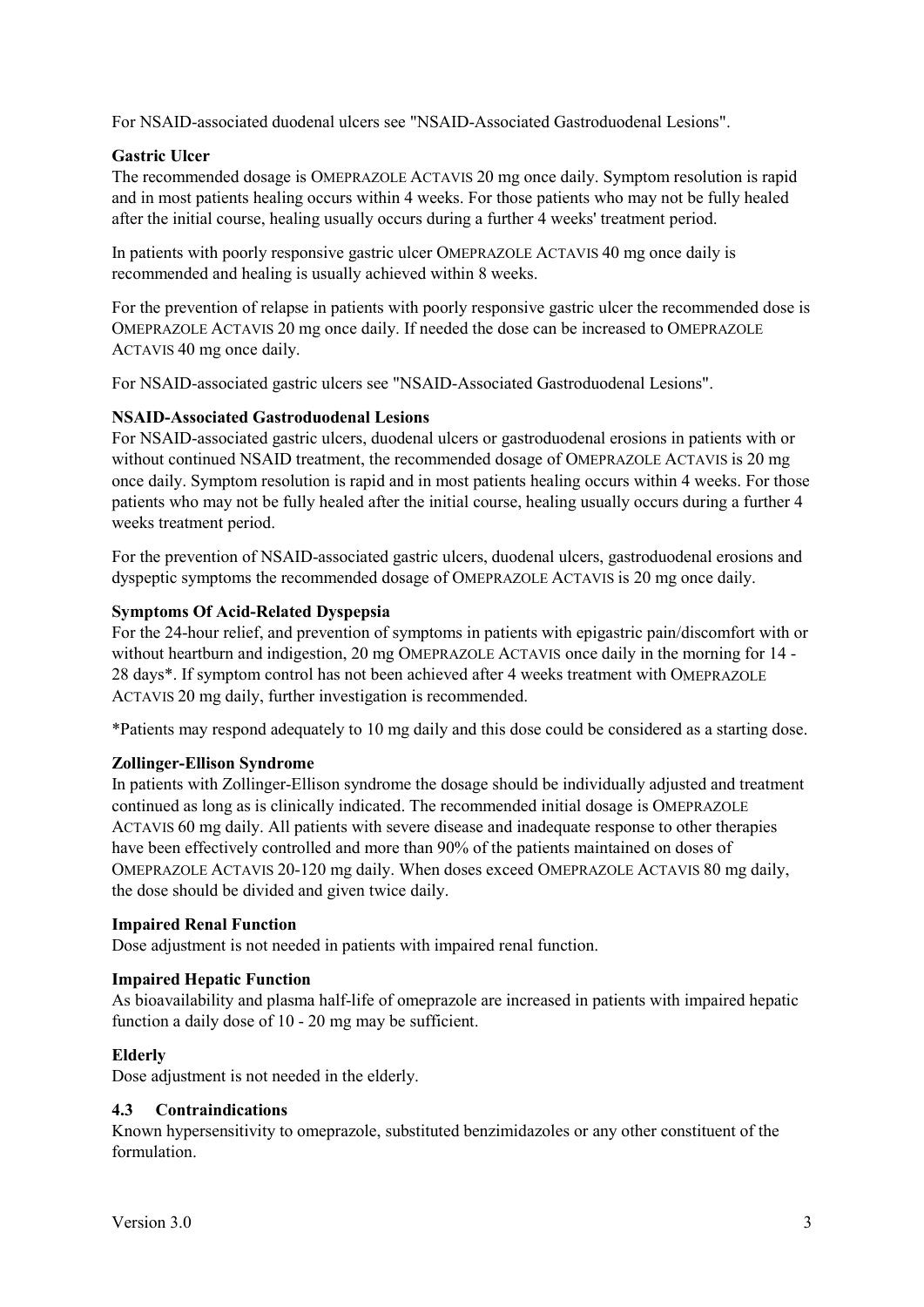# **4.4 Special warnings and precautions for use**

In the presence of any alarm symptom (e.g. significant unintentional weight loss, recurrent vomiting, dysphagia, haematemesis or melaena) and when gastric ulcer is suspected or present, the possibility of malignancy should be excluded as treatment may alleviate symptoms and delay diagnosis.

Concomitant administration of omeprazole and medicines such as atazanavir and nelfinavir is not recommended (see Interaction with other medicines and other forms of interaction).

Results from studies in healthy subjects have shown a pharmacokinetic/pharmacodynamics interaction between clopidogrel (300 mg loading dose/75mg daily maintenance dose) and omeprazole (80 mg p.o. daily, ie, four times the recommended dose) resulting in decreased exposure to the active metabolite of clopidogrel by an average of 46 % and resulting in decreased maximum inhibition of (ADP induced) platelet aggregation by an average of 16%. Based on these data, concomitant use of omeprazole and clopidogrel should be avoided. See also Interaction with other medicines and other forms of interaction.

## **Risk Of Osteoporosis Related Fractures**

Some published observational studies suggest that proton pump inhibitor (PPI) therapy may be associated with a small increased risk for osteoporosis related fractures. However, in other similar observational studies no such increased risk was found.

In randomized, double-blind and controlled clinical studies on omeprazole and esomeprazole (including two open long-term studies of up to more than 12 years) there are no indications that PPIs are associated with osteoporotic fractures.

Although a causal relationship between omeprazole/esomeprazole and osteoporotic fractures has not been established, patients at risk for developing osteoporosis or osteoporotic fractures are advised to have appropriate clinical monitoring in accordance with current clinical guidelines for these conditions.

## **Hypomagnesaemia**

Symptomatic hypomagnesaemia has been reported rarely in patients treated with long-term PPI medication. In some severe cases hypocalcaemia was also reported. Severe hypomagnesaemia may result in serious adverse events such as tetany, seizures and potentially also arrhythmias. In some patients, treatment of hypomagnesaemia with magnesium replacement was not sufficient to correct the magnesium imbalance and discontinuation of the PPI was required. In patients later retreated with the same or different PPI, hypomagnesaemia returned within a shorter time period. For patients expected to be on prolonged treatment or who take PPIs with other medicines such as digoxin or medicines that may cause hypomagnesaemia, consideration should be given to monitoring magnesium levels prior to initiation and periodically thereafter.

## **4.5 Interaction with other medicines and other forms of interaction**

# Effects Of Omeprazole On The Pharmacokinetics Of Other Medicines

*Absorption:* The gastric acid suppression during treatment with omeprazole and other PPIs might decrease or increase the absorption of medicines with a gastric pH dependent absorption. Like with other medicines that decrease the intragastric acidity, the absorption of medicines, such as ketoconazole, itraconazole and erlotinib, can decrease while the absorption of medicines such as digoxin can increase during treatment with omeprazole. Concomitant treatment with omeprazole (20 mg daily) and digoxin in healthy subjects increased the bioavailability of digoxin by 10% (up to 30% in two out of ten subjects).

*Metabolism:* Omeprazole inhibits CYP2C19, the major omeprazole metabolising enzyme. Thus, the metabolism of concomitant medicines also metabolised by CYP2C19, such as diazepam, phenytoin,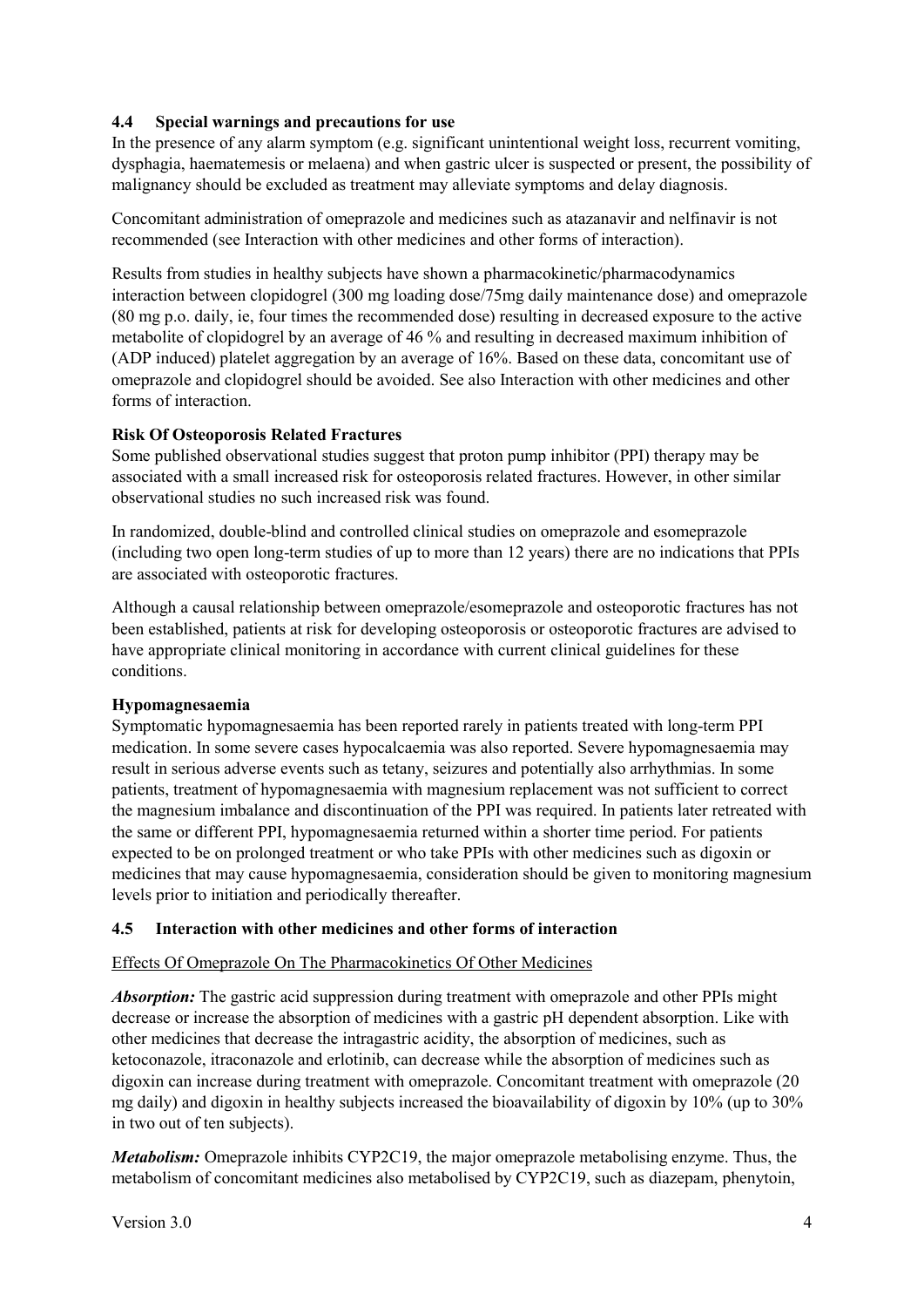warfarin (R-warfarin) or other vitamin K antagonists and cilostazol, may be delayed. Monitoring of patients receiving phenytoin is recommended and a reduction of the phenytoin dose may be necessary. However, concomitant treatment with omeprazole 20 mg daily did not change the blood concentration of phenytoin in patients on continuous treatment with this medicine. In patients receiving warfarin or other vitamin K antagonists, monitoring of INR is recommended and a reduction of the warfarin (or other vitamin K antagonist) dose may be necessary. Concomitant treatment with omeprazole 20 mg daily did, however, not change coagulation time in patients on continuous treatment with warfarin. omeprazole, given in doses of 40 mg to healthy subjects in a cross-over study, increased Cmax and AUC for cilostazol by 18% and 26% respectively, and one of its active metabolites by 29% and 69% respectively.

Results from studies in healthy subjects have shown a pharmacokinetic/pharmacodynamics interaction between clopidogrel (300 mg loading dose/75 mg daily maintenance dose) and omeprazole (80 mg p.o. daily, ie, four times the recommended dose) resulting in decreased exposure to the active metabolite of clopidogrel by an average of 46 %, and resulting in decreased maximum inhibition of (ADP induced) platelet aggregation by an average of 16%.

It is, however, uncertain to what extent this interaction is clinically important. one prospective, randomised (but incomplete) study (in over 3760 patients comparing placebo with omeprazole 20 mg in patients treated with clopidogrel and AsA) and non-randomised, post-hoc analyses of data from large, prospective, randomised clinical outcome studies (in over 47000 patients) did not show any evidence of an increased risk for adverse cardiovascular outcome when clopidogrel and PPIs, including omeprazole, were given concomitantly.

Results from a number of observational studies are inconsistent with regard to increased risk or no increased risk for CV thromboembolic events when clopidogrel is given together with a PPI.

When clopidogrel was given together with a fixed dose combination of esomeprazole 20 mg  $+$  ASA 81 mg compared to clopidogrel alone in a study in healthy subjects there was a decreased exposure by almost 40% of the active metabolite of clopidogrel. However, the maximum levels of inhibition of (ADP induced) platelet aggregation in these subjects were the same in the clopidogrel and the clopidogrel + the combined (esomeprazole + AsA) product groups, likely due to the concomitant administration of low dose AsA.

Omeprazole is partly metabolised also by cYP3A4, but omeprazole does not inhibit this enzyme. Thus, omeprazole does not affect the metabolism of medicines metabolised by cYP3A4, such as cyclosporin, lignocaine, quinidine, estradiol, erythromycin, and budesonide.

Results from a range of interaction studies with omeprazole versus other medicines demonstrate that omeprazole, 20-40 mg daily, has no significant influence on any other cYP enzymes relevant for medicine metabolism, as shown by the lack of metabolic interaction with substrates for cYP1A2 (such as caffeine, theophylline), cYP2c9 (such as s-warfarin, piroxicam, diclofenac, naproxen), cYP2D6 (such as metoprolol, propranolol), cYP2E1 (such as ethanol).

*Unknown mechanism:* Concomitant administration of omeprazole has been reported to increase the serum levels of tacrolimus.

When given together with proton pump inhibitors, methotrexate levels have been reported to increase in some patients. In high-dose methotrexate administration a temporary withdrawal of omeprazole may need to be considered.

Omeprazole has been reported to interact with some antiretroviral medicines. The clinical importance and the mechanisms behind these interactions are not always known. Increased gastric pH during omeprazole treatment may change the absorption of the antiretroviral medicine. Other possible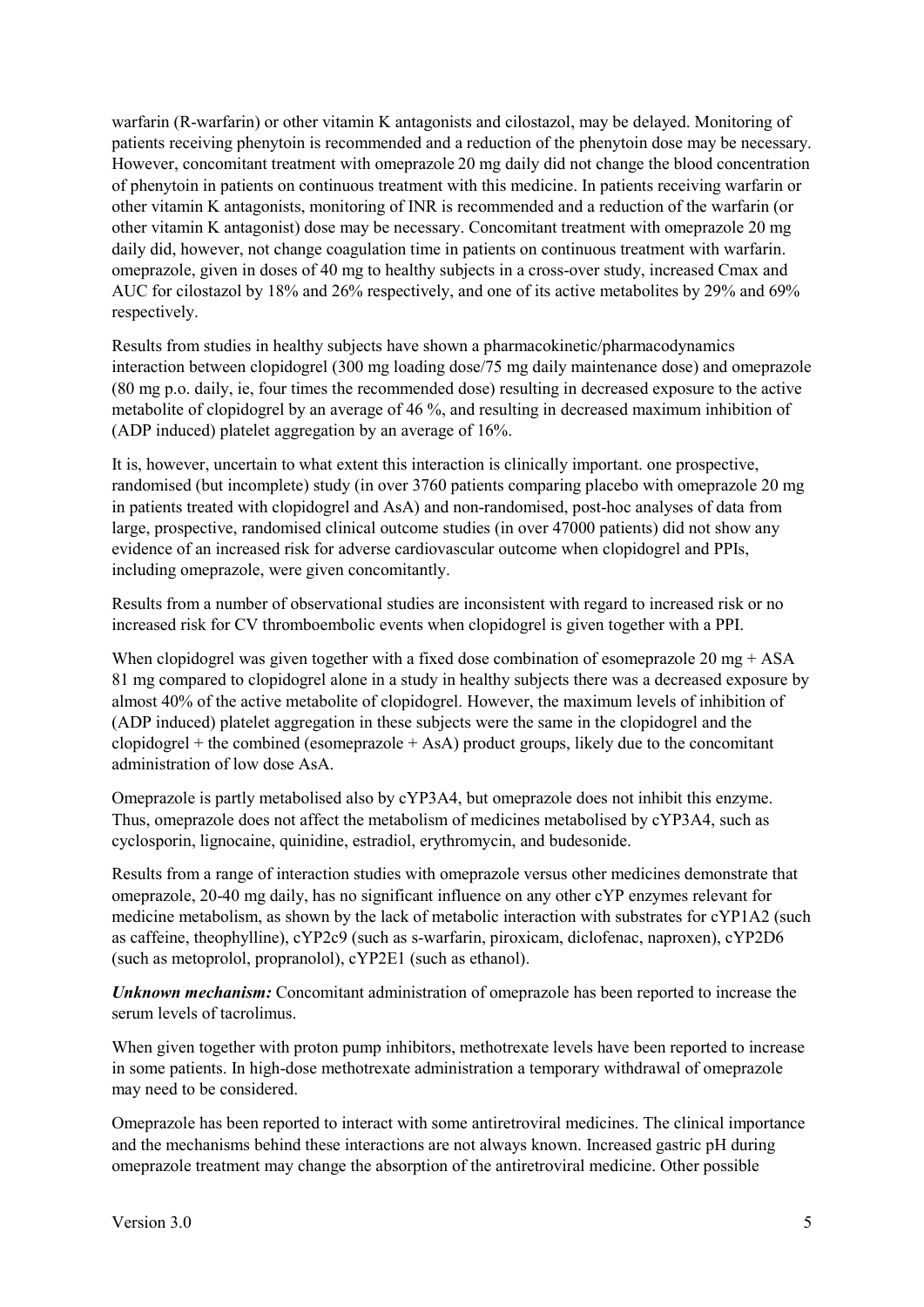interaction mechanisms are via CYP 2C19. For some antiretroviral medicines, such as atazanavir and nelfinavir, decreased serum levels have been reported when given together with omeprazole. concomitant administration with omeprazole and medicines such as atazanavir and nelfinavir is therefore not recommended. For other antiretroviral medicines, such as saquinavir, elevated serum levels have been reported. There are also some antiretroviral medicines of which unchanged serum levels have been reported when given with omeprazole.

# Effects Of Other Medicines On The Pharmacokinetics Of Omeprazole:

*Metabolism:* Since omeprazole is metabolised by cYP2c19 and cYP3A4, medicines known to inhibit CYP 2C19 or CYP 3A4 or both (such as clarithromycin and voriconazole) may lead to increased omeprazole serum levels by decreasing the rate of omeprazole's metabolism. Concomitant voriconazole treatment resulted in more than doubling of the omeprazole exposure. Since high doses of omeprazole have been well-tolerated, adjustment of the omeprazole dose is not required during temporary concomitant use. Medicines known to induce CYP 2C19 or CYP 3A4 or both (such as rifampicin and St John's wort) may lead to decreased omeprazole serum levels by increasing omeprazole's rate of metabolism.

# **4.6 Fertility, pregnancy and lactation**

Results from three prospective epidemiological studies indicate no adverse effects of omeprazole on pregnancy or on the health of the fetus/newborn child. OMEPRAZOLE ACTAVIS can be used during pregnancy.

Omeprazole is excreted in breast milk but is not likely to influence the child when therapeutic doses are used.

## **4.7 Effects on ability to drive and use machines**

OMEPRAZOLE ACTAVIS is not likely to affect the ability to drive or use machines.

## **4.8 Undesirable effects**

The following adverse reactions have been identified or suspected in the clinical trials programme for omeprazole and post-marketing. None was found to be dose-related.

The reactions are classified according to frequency (common  $>1/100$ ,  $<1/10$ ; uncommon  $>1/1000$ ,  $\langle 1/100$ ; rare  $>1/10000$ ,  $\langle 1/1000$ ; very rare  $\langle 1/10000 \rangle$ .

## **Blood and lymphatic system disorders**

Rare: Leukopenia, thrombocytopenia, agranulocytosis, pancytopenia

#### **Immune system disorders**

Rare: Hypersensitivity reactions e.g. fever, angioedema and anaphylactic reaction/shock

## **Metabolism and nutrition disorders**

Rare: Hyponatraemia

Very Rare: Hypomagnesaemia, severe hypomagnesaemia may result in hypocalcaemia. Hypomagnesaemia may also result in hypokalaemia.

#### **Psychiatric disorders**

Uncommon: Insomnia

Rare: Agitation, aggression, confusion, depression, hallucinations

## **Nervous system disorders**

Version 3.0 6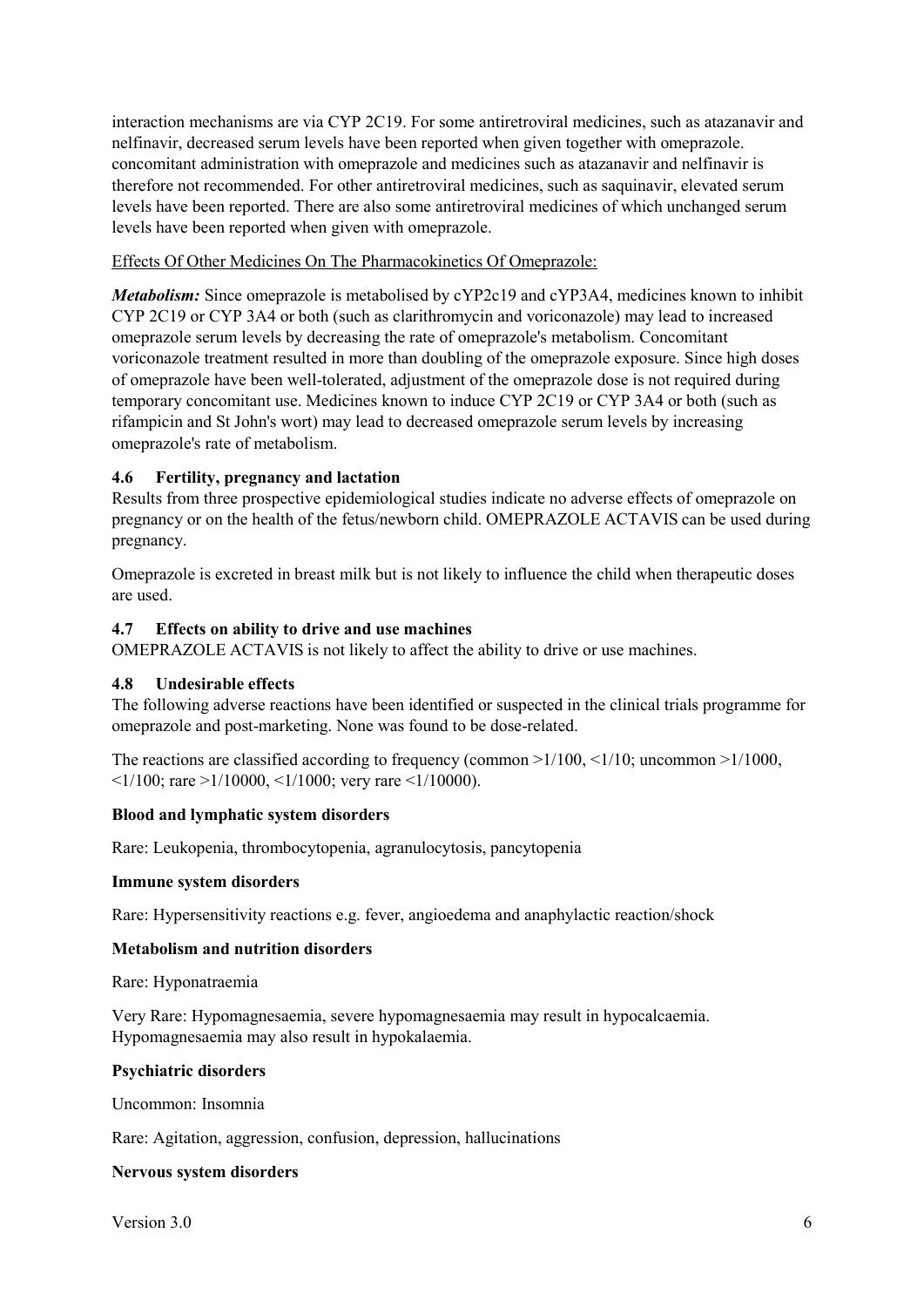Common: Headache

Uncommon: Dizziness, paraesthesia, somnolence

Rare: Taste disturbance

#### **Eye disorders**

Rare: Blurred vision

#### **Ear and labyrinth disorders**

Uncommon: Vertigo

#### **Respiratory, thoracic and mediastinal disorders**

Rare: Bronchospasm

#### **Gastrointestinal disorders**

Common: Abdominal pain, constipation, diarrhoea, flatulence, nausea/vomiting

Rare: Dry mouth, stomatitis, gastrointestinal candidiasis, microscopic colitis

Frequency not known: Withdrawal of long-term PPI therapy can lead to aggravation of acid-related symptoms and may result in rebound acid hypersecretion.

#### **Hepatobiliary disorders**

Uncommon: Increased liver enzymes

Rare: Hepatitis with or without jaundice, hepatic failure, encephalopathy in patients with pre-existing liver disease

#### **Skin and subcutaneous tissue disorders**

Uncommon: Dermatitis, pruritus, rash, urticaria

Rare: Alopecia, photosensitivity, erythema multiforme, stevens-Johnson syndrome, toxic epidermal necrolysis (TEN), acute generalised exanthematous pustulosis (AGEP), drug rash with eosinophilia and systemic symptoms (DRESS)

#### **Musculoskeletal, connective tissue and bone disorders**

Rare: Arthralgia, myalgia, muscular weakness

#### **Renal and urinary disorders**

Rare: Interstitial nephritis

#### **Reproductive system and breast disorders**

Rare: Gynaecomastia

#### **General disorders and administration site conditions**

Uncommon: Malaise

Rare: Increased sweating, peripheral oedema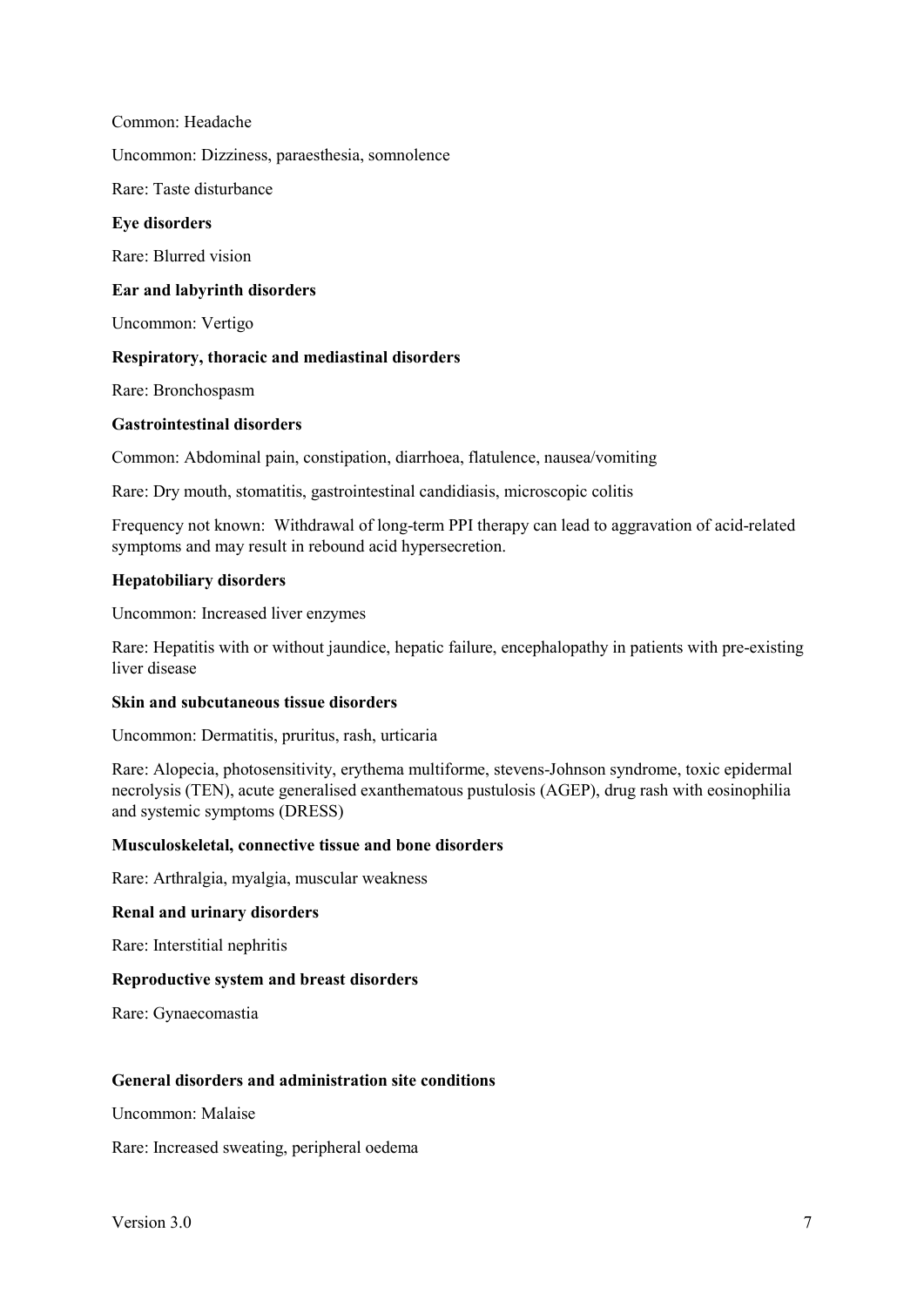## **Reporting of suspected adverse reactions**

Reporting suspected adverse reactions after authorisation of the medicine is important. It allows continued monitoring of the benefit/risk balance of the medicine. Healthcare professionals are asked to report any suspected adverse reactions (https://nzphvc.otago.ac.nz/reporting/).

# **4.9 Overdose**

Rare reports have been received of overdosage with omeprazole. In the literature doses of up to 560 mg have been described and occasional reports have been received when single oral doses have reached up to 2,400 mg omeprazole (120 times the usual recommended clinical dose). Nausea, vomiting, dizziness, abdominal pain, diarrhoea and headache have been reported from overdosage with omeprazole. Also apathy, depression and confusion have been described in single cases.

The symptoms described in connection to omeprazole overdosage have been transient, and no serious outcome due to omeprazole has been reported. The rate of elimination was unchanged (first order kinetics) with increased doses and no specific treatment has been needed.

For advice on the management of overdose please contact the National Poisons Centre on 0800 POISON (0800 764 766).

# **5. PHARMACOLOGICAL PROPERTIES**

# **5.1 Pharmacodynamic properties**

Pharmacotherapeutic group: Proton pump inhibitor, ATC code: A02B C01

Omeprazole, a racemic mixture of two active enantiomers, reduces gastric acid secretion through a highly targeted mechanism of action. It is a specific inhibitor of the acid pump in the parietal cell. It is rapid acting and provides control through reversible inhibition of gastric acid secretion with once daily dosing.

## **Site and mechanism of action**

Omeprazole is a weak base and is concentrated and converted to the active form in the highly acidic environment of the intracellular canaliculi within the parietal cell, where it inhibits the enzyme H<sup>+</sup>,  $K^+$ -ATPase, the acid pump. This effect on the final step of the gastric acid formation process is dosedependent and provides for highly effective inhibition of both basal acid secretion and stimulated acid secretion, irrespective of the stimulus.

All pharmacodynamic effects observed can be explained by the effect of omeprazole on acid secretion.

# **Effect on gastric acid secretion**

Oral dosing with Omeprazole once daily provides for rapid and effective inhibition of daytime and night-time gastric acid secretion with maximum effect being achieved within 4 days of treatment. With omeprazole 20 mg, a mean decrease of at least 80% in 24-hour intragastric acidity is then maintained in duodenal ulcer patients, with the mean decrease in peak acid output after pentagastrin stimulation being about 70% twenty-four hours after dosing.

Oral dosing with omeprazole 20 mg maintains an intragastric  $pH$  of  $> 3$  for a mean time of 17 hours of the 24 hour period in duodenal ulcer patients.

As a consequence of reduced acid secretion and intragastric acidity, omeprazole dose-dependently reduces/normalises acid exposure of the oesophagus in patients with gastro-oesophageal reflux disease.

The inhibition of acid secretion is related to the area under the plasma concentration-time curve (AUC) of omeprazole and not to the actual plasma concentration at a given time.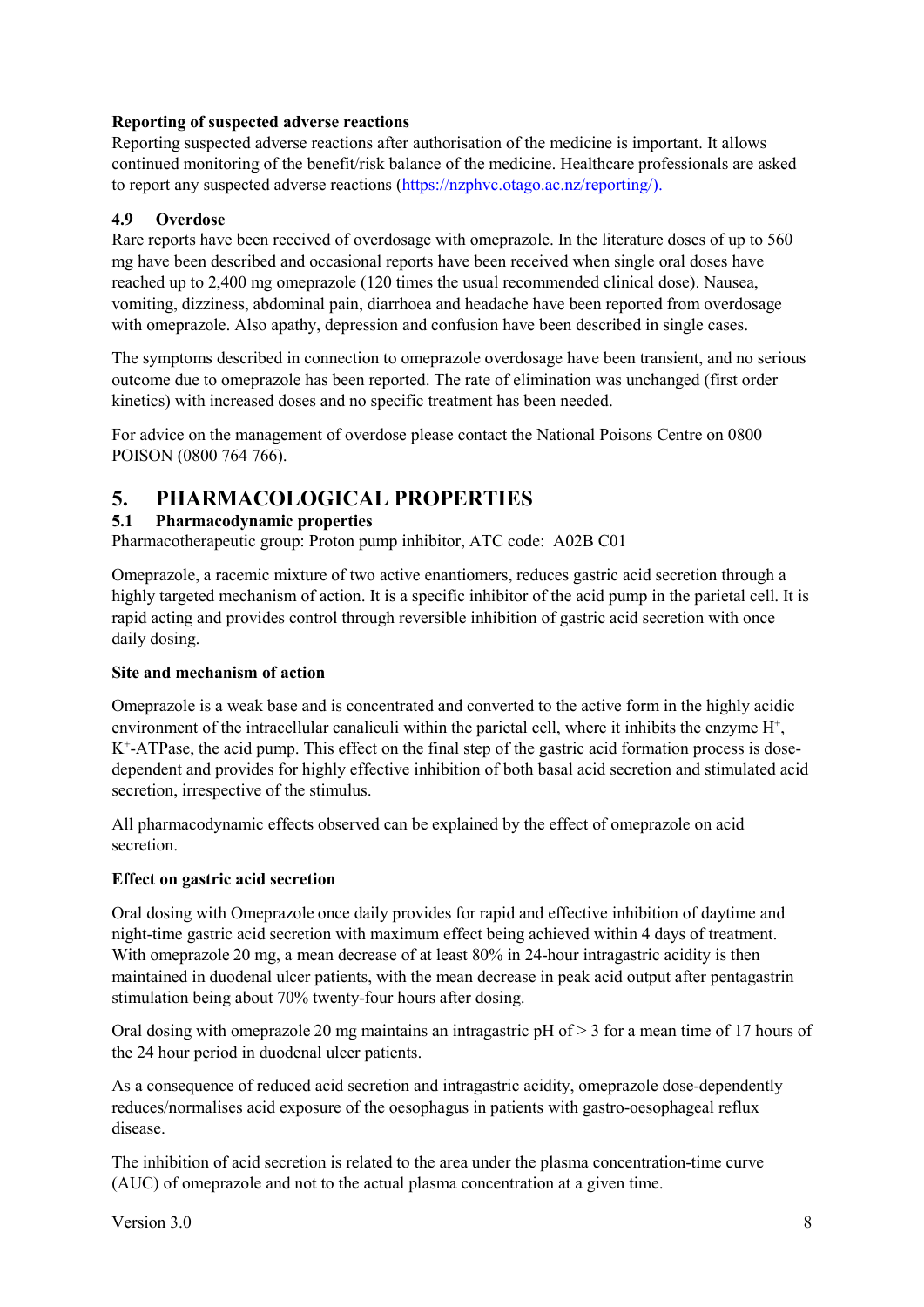No tachyphylaxis has been observed during treatment with omeprazole.

## **Effect on** *Helicobacter pylori*

*Helicobacter pylori* is associated with acid peptic disease, including duodenal and gastric ulcer disease. *H.pylori* is a major factor in the development of gastritis. *H.pylori* together with gastric acid are major factors in the development of peptic ulcer disease. *H.pylori* has been found to play a causal role in the development of gastric carcinoma.

Omeprazole has a bactericidal effect on *H.pylori in vitro.*

Eradication of *H.pylori* with omeprazole and antimicrobials is associated with rapid symptom relief, high rates of healing of any mucosal lesions, and long-term remission of peptic ulcer disease thus reducing complications such as gastrointestinal bleeding as well as the need for prolonged antisecretory treatment.

### **Other effects related to acid inhibition**

During treatment with antisecretory medicines, serum gastrin increases in response to the decreased acid secretion. Also chromogranin A (cgA) increases due to decreased gastric acidity. The increased cgA level may interfere with investigations for neuroendocrine tumours. Literature reports indicate that proton pump inhibitor treatment should be stopped 5 to 14 days before CgA measurements. Measurements should be repeated if levels have not normalised by this time.

An increased number of ECL cells possibly related to the increased serum gastrin levels, have been observed in both children and adults during long term treatment with omeprazole. The findings are considered to be of no clinical significance.

During long-term treatment gastric glandular cysts have been reported in a somewhat increased frequency. These changes are a physiological consequence of pronounced inhibition of acid secretion, are benign and appear to be reversible.

Decreased gastric acidity due to any means including proton pump inhibitors, increases gastric counts of bacteria normally present in the gastrointestinal tract. Treatment with acid-reducing medicines may lead to slightly increased risk of gastrointestinal infections such as *Salmonella* and *Campylobacter*  and, in hospitalised patients, possibly also *Clostridium difficile.*

#### **5.2 Pharmacokinetic properties**

#### Absorption and distribution

Omeprazole and omeprazole magnesium are acid labile and is therefore administered orally as enteric-coated pellets in capsules.

Absorption of omeprazole takes place in the small intestine and is usually completed within 3-6 hours. The systemic bioavailability of omeprazole from a single oral dose of omeprazole is approximately 40%. After repeated once daily administration, the bioavailability increases to about 60%. The apparent volume of distribution in healthy subjects is approximately 0.3 L/kg and a similar value is also seen in patients with renal insufficiency. In elderly patients, and in patients with hepatic insufficiency, the volume of distribution is slightly decreased. Concomitant intake of food has no influence on the bioavailability. The plasma protein binding of omeprazole is about 95%.

#### Metabolism and excretion

Omeprazole is completely metabolised by the cytochrome P450 system (CYP). The major part of its metabolism is dependent on the polymorphically expressed, specific isoform cYP2c19, responsible for the formation of hydroxyomeprazole, the major metabolite in plasma. The remaining part is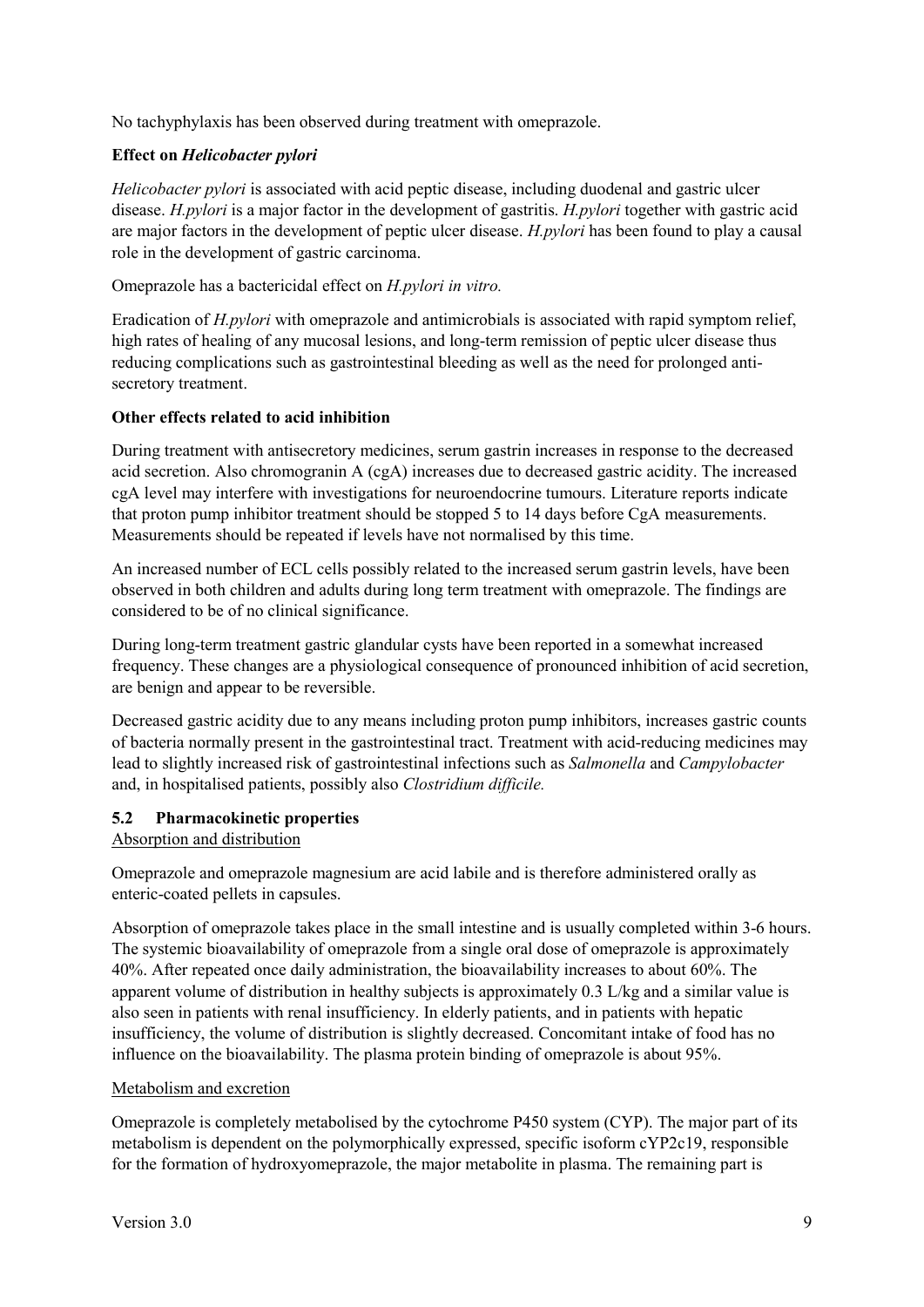dependent on another specific isoform, cYP3A4, responsible for the formation of omeprazole sulphone. As a consequence of high affinity of omeprazole to cYP2c19 , there is a potential for competitive inhibition and metabolic drug-drug interactions with other substrates for cYP2c19. However, due to low affinity to cYP3A4, omeprazole has no potential to inhibit the metabolism of other CYP3A4 substrates.

The parameters below reflect mainly the pharmacokinetics in individuals with a functional cYP2c19 enzyme, extensive metabolisers.

Total plasma clearance is about 30-40 L/h after a single dose. The plasma elimination half-life of omeprazole is usually shorter than one hour both after single and repeated oral once daily dosing. The AUC of omeprazole increases with repeated administration. This increase is dose-dependent and results in a non-linear dose-AUC relationship after repeated administration. This time- and dosedependency is due to a decrease of first pass metabolism and systemic clearance probably caused by an inhibition of the cYP2c19 enzyme by omeprazole and/or its metabolites (eg, the sulphone). Omeprazole is completely eliminated from plasma between doses with no tendency for accumulation during once daily administration.

No metabolite has been found to have any effect on gastric acid secretion. Almost 80% of an orally given dose is excreted as metabolites in the urine, and the remainder is found in the faeces, primarily originating from bile secretion.

*Poor metabolisers:* Approximately 3% of the caucasian population and 15-20% of Asian populations lack a functional CYP2C19 enzyme and are called poor metabolisers. In such individuals the metabolism of omeprazole is probably mainly catalysed by cYP3A4. After repeated once-daily administration of 20 mg omeprazole, the mean AUC was 5 to 10 times higher in poor metabolisers than in subjects having a functional cYP2c19 enzyme (extensive metabolisers). Mean peak plasma concentrations were also higher, by 3 to 5 times. These findings have no implications for the posology of omeprazole.

#### Special patient populations

*Impaired hepatic function:* The metabolism of omeprazole in patients with liver dysfunction is impaired, resulting in an increased AUC. omeprazole has not shown any tendency to accumulate with once daily dosing.

*Impaired renal function:* The pharmacokinetics of omeprazole, including systemic bioavailability and elimination rate, are unchanged in patients with reduced renal function.

*Elderly:* The metabolism rate of omeprazole is somewhat reduced in elderly subjects (75-79 years of age).

*Children:* Available data from children (1 year and older) suggests that the pharmacokinetics, within the recommended dosages (see Dose and method of administration), is similar to those reported in adults.

#### **5.3 Preclinical safety data**

Gastric ECL-cell hyperplasia and carcinoids, have been observed in life-long studies in rats treated with omeprazole. These changes are the result of sustained hypergastrinaemia secondary to acid inhibition. Similar findings have been made after treatment with  $H_2$ -receptor antagonists, proton pump inhibitors and after partial fundectomy. Thus, these changes are not from a direct effect of any individual drug.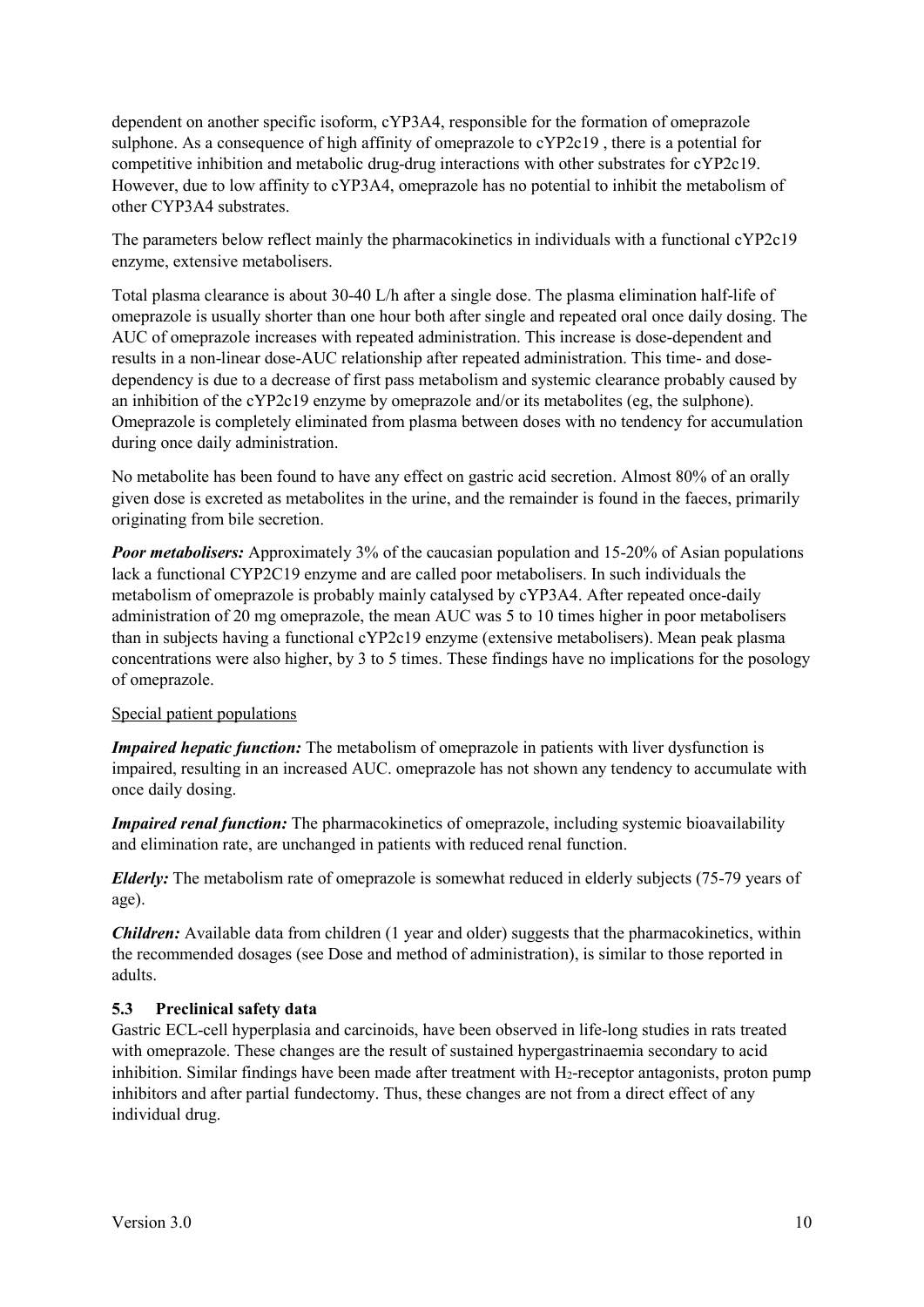# **6. PHARMACEUTICAL PARTICULARS**

# **6.1 List of excipients**

**10 mg:** Sucrose, Maize Starch, Sodium Laurilsulfate, Anhydrous Disodium Phosphate, Mannitol, Hypromellose, Macrogol 6000, Talc, Polysorbate 80, Titanium Dioxide, Methacrylic Acid-Ethyl Acrylate Copolymer dispersion, Quinoline Yellow and Gelatin.

**20 mg:** Sucrose, Maize Starch, Sodium Laurilsulfate, Anhydrous Disodium Phosphate, Mannitol, Hypromellose, Macrogol 6000, Talc, Polysorbate 80, Titanium Dioxide, Methacrylic Acid-Ethyl Acrylate Copolymer dispersion, and Gelatin.

**40 mg:** Sucrose, Maize Starch, Sodium Laurilsulfate, Anhydrous Disodium Phosphate, Mannitol, Hypromellose, Macrogol 6000, Talc, Polysorbate 80, Titanium Dioxide, Methacrylic Acid-Ethyl Acrylate Copolymer dispersion, Indigo Carmine, Gelatin.

# **6.2 Incompatibilities**

Not Applicable

# **6.3 Shelf life**

3 years

# **6.4 Special precautions for storage**

Store below 25°C.

## **6.5 Nature and contents of container**

HDPE bottles containing 90 capsules and 100 capsules.

Blister pack containing 90 capsules and 100 capsules.

# **Not all pack types or pack sizes may be marketed.**

# **6.6 Special precautions for disposal**

No special precautions for disposal.

# **7. MEDICINE SCHEDULE**

Prescription Medicine.

# **8. SPONSOR**

Teva Pharma (New Zealand) Limited P.O Box 128 244 Remuera Auckland 1541 Telephone: 0800 800 097

# **9. DATE OF FIRST APPROVAL**

21 August 2014

# **10. DATE OF REVISION OF THE TEXT**

27 September 2021

# **SUMMARY TABLE OF CHANGES**

| Section changed | Summary of new information                |
|-----------------|-------------------------------------------|
|                 | Reference to list of excipients added     |
| 4.2             | Removal of dual therapy treatment regimen |